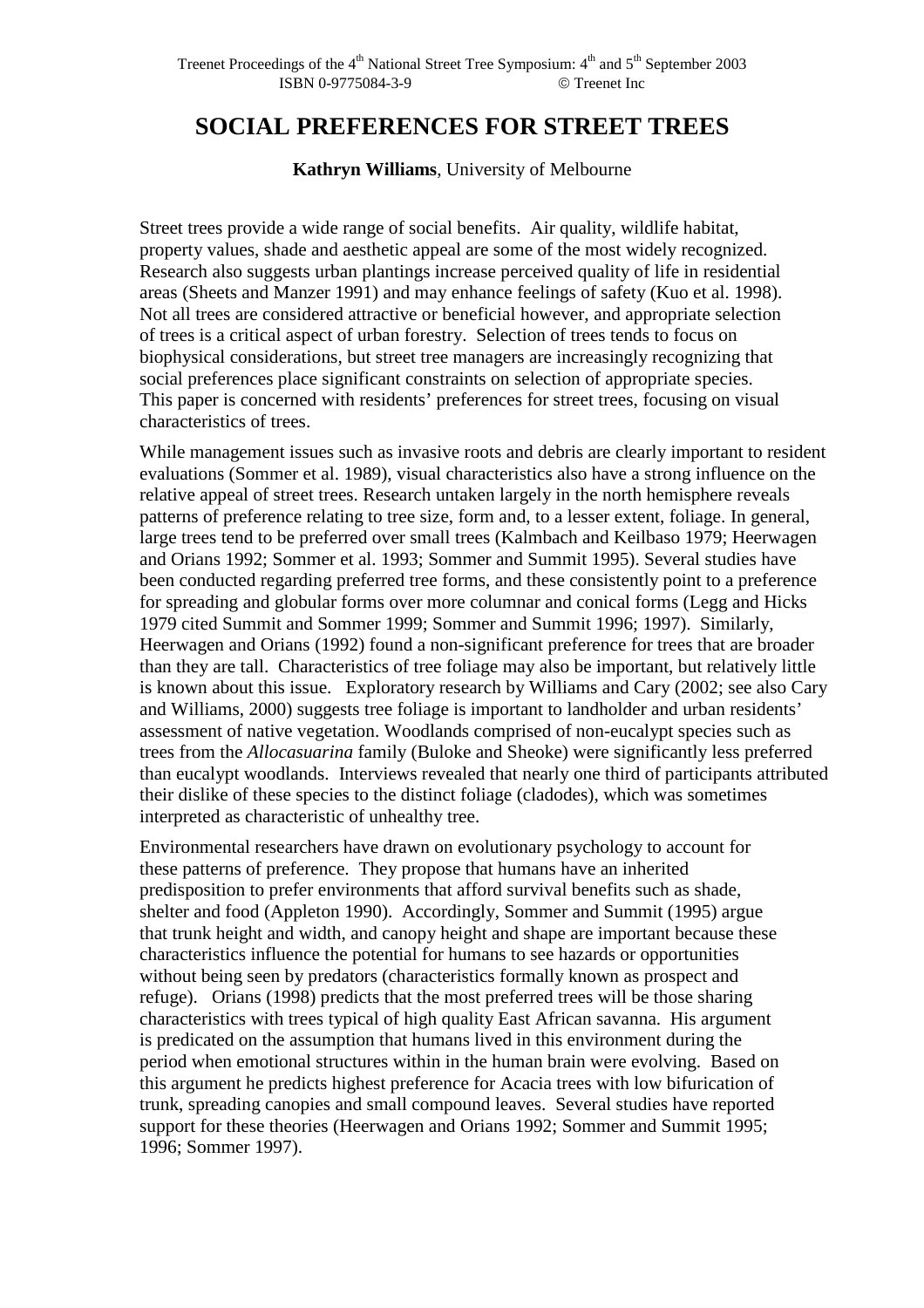While such accounts provide insight to some trends in preference for trees, they fail to explain evidence that preference for streets trees varies with cultural and social factors. For example, studies conducted in northern America consistently suggest high levels of appreciation for trees in urban settings, yet research by Hitchmough and Bonugli (1997) conducted in a Scottish town found relatively low support for urban plantings. Similarly, a comparison of Canadian respondents from four ethnic backgrounds (Fraser and Kenney 2000) reveals considerable variation in attitudes towards urban trees, which the researchers attribute to the landscape histories of respondents' cultures of origin. Such research highlights the need for Australian and more local studies of tree preferences to support managers of urban landscapes in selecting appropriate species.

This paper outlines research undertaken in Melbourne to explore residents' preferences for street trees. A more detailed account can be found in Williams (2002). The study utilized a photoquestionnaire to survey a cross-section of Melbourne residents regarding their preference for a range of street trees.

# **Method**

A photograph questionnaire was developed. The questionnaire presented black-white photographs of 36 street trees. All photographs were taken in Melbourne and trees varied in form, foliage and origin. Questionnaires were posted to individuals selected randomly from Melbourne's telephone directory. Correctly completed surveys were returned by 192 participants (35% response rate). Each participant indicated their preferences for the trees by rating each tree on a 5-point scale ( $5 =$  like very much,  $1 =$ do not like at all). They also provided simple demographic information about themselves and were given an opportunity to make a general comment on street trees in their locality.

The trees shown in the photoquestionnaire were also assessed by four expert judges (arboriculturists and horticulturists). These assessors examined each of the 36 photographs and classified each tree on a number of criteria: tree size, balance, form, foliage texture and size, density of canopy.

## **Results and discussion**

This analysis focuses on preferred tree characteristics. A more comprehensive analysis of the data can be found in Williams (2002). The first analysis compares preferences for trees with specific characteristics (as judged by horticultural experts): tree size, form, foliage and origin.

Trees of a medium size were significantly preferred over smaller and larger trees (Wilk's  $\Lambda$ (4,188)=.43, p=.00). This contrasts with previous research in this area, which has generally supported higher preference for large trees (Kalmbach and Kiebaso 1979; Schroeder and Cannon 1983; Sommer and Summit 1995 ). Tree form was also important: Trees with a globular or oval form were significantly preferred over trees with spreading, conical/columnar or upright/open form (Wilk's  $\Lambda(3,189)=.38$ , p=.00) The relatively low preference for conical columnar forms is consistent with previous research (Sommer and Summit 1996; 1997). In contrast, the significantly higher preference for globular forms over spreading forms is not consistent with research conducted elsewhere. It is possible that the findings reported here regarding preferred size and form reflect local sensitivities to the Melbourne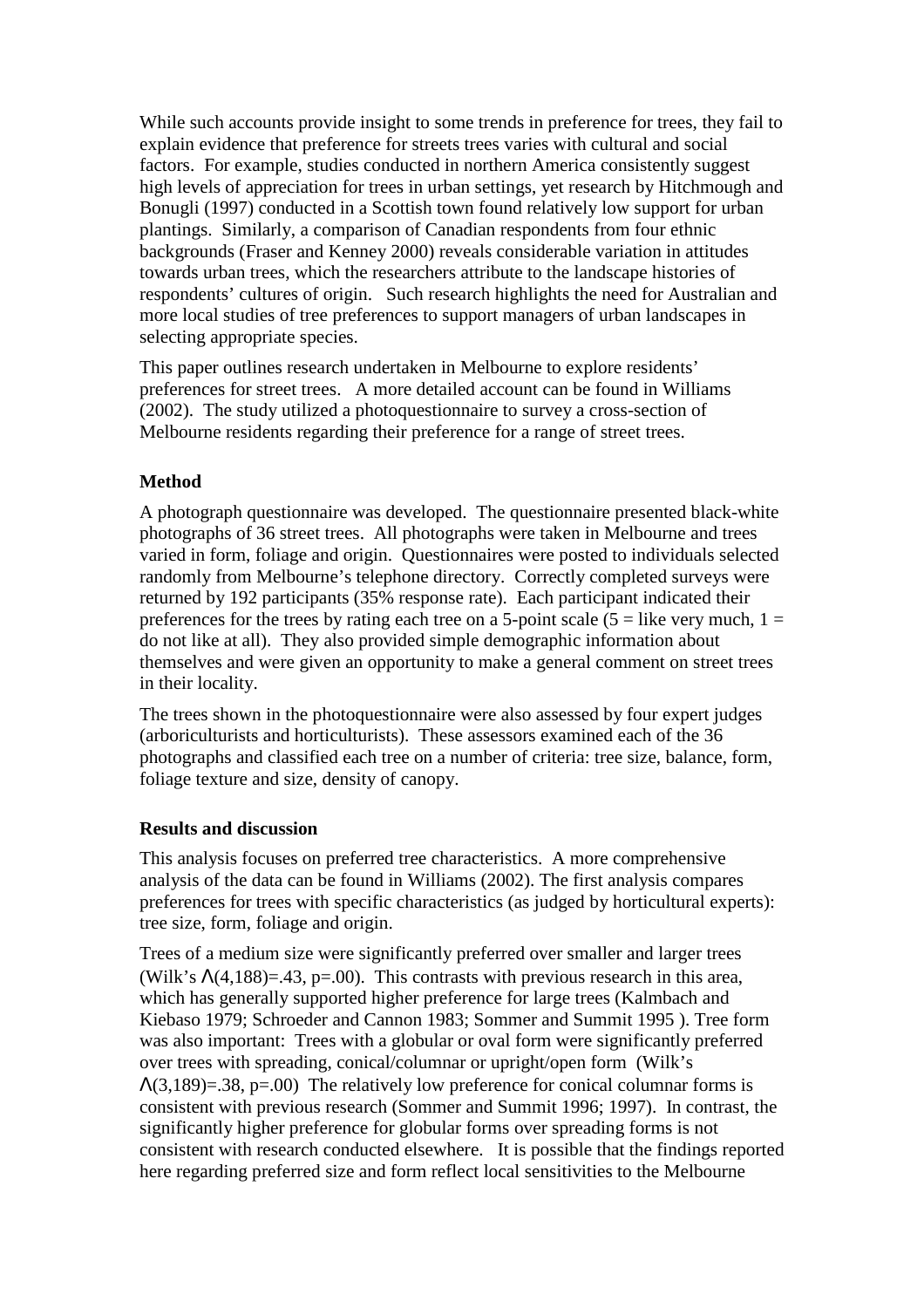urban landscape, possibly related to predominance of small trees and shrubs in street plantings, or local landscape characteristics such as house sizes, placement of utilities such as power lines, width of streets and roadside paths. Alternatively, the finding may represent a temporal shift in attitudes as residents of developed countries in general become more aware of the management problems associated with large trees in urban landscapes (Schroeder and Cannon 1983; Barro et al. 1997).

Trees with a regular canopy were preferred over trees with an irregular canopy (Wilk's  $\Lambda(1,191)=0.54$ , p=.00) and higher preferences were found for trees with more coarse foliage (generally broad leaf trees) over trees with fine foliage (generally conifers and some Australian native trees, many with needle-like foliage) (Wilk's  $\Lambda(1,191)=.62$ , p=.00). This is consistent with Williams and Cary (2002) and raises the possibility that some needle-leaved trees present a visual cue which some people may associate with relatively poor habitat – in this case environments of extreme cold or aridity, or may be considered to provide less shade than broad leaved trees. Both explanations are consistent with habitat or functional theories of environmental preferences. This speculation requires much further investigation. Native trees with very fine foliage (visually comparable to *Pinus* species) are relatively unusual in an Australian urban context, while conifers are not commonly chosen as street trees (Frank et al. 2001), and may be considered ecologically undesirable. Alternative patterns of preference may arise with northern hemisphere populations where fine or needle leaved trees may have more positive associations.

Street tree managers often debate the relative acceptability of native and introduced trees in urban streets. Comparisons revealed no significant difference in average preference for these two broad groups (Wilk's  $\Lambda(1.191)=1.00$ , p $>0.05$ ), suggesting that visual characteristics such as size, form and foliage are possibly more important predictors of average preference.

A second analysis was undertaken to further understand the combinations of tree characteristics that were valued by Melbourne residents. The statistical procedure Principal Components Analysis (PCA) was used to identify groups of tree photographs that participants tended to assess similarly. Since these categories are based on lay evaluations, they may seem quite different from the categories used by professionals. The process is helpful however in identifying tree characteristics that are important to residents, and also aids in simplifying data for interpretation and analysis. The six categories and mean preferences for these are summarized below:

Category A - introduced, deciduous trees, moderate to large with relatively large and coarse foliage: *Quercus*, *Ulmus* and *Fraxinus spp*. (mean preference = 3.93)

Category B - small to medium sized native trees with fine foliage and relatively dense, spreading or globular canopies: for example *Melaleuca*, *Acacia* and *Allocasuarina spp*. (mean preference = 2.99)

Category C - medium to large, Australian native trees with relatively large coarse foliage and sparse canopies: for example *Eucalyptus* and *Angophora spp*. (mean preference  $= 2.71$ )

Category D - small trees with a strongly irregular spreading form, and relatively coarse foliage and sparse canopies: included *Robinia, Melia, Prunus spp*. (mean preference  $= 2.52$ )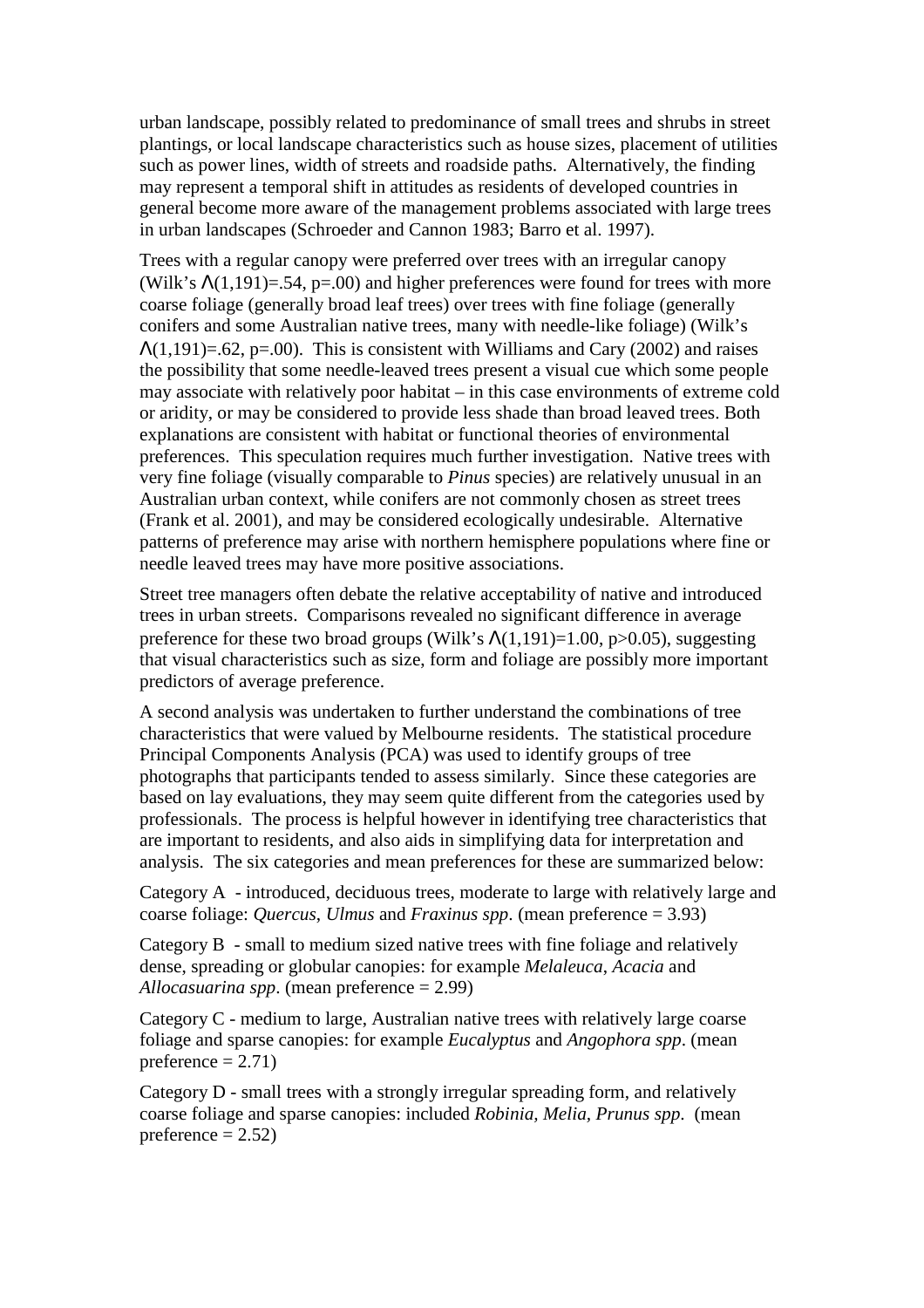Category E - introduced conifers, relatively large trees with fine foliage: *Pinus* and *Cupressus spp*. (mean preference = 2.20)

Category F - mainly conical or columnar trees of relatively small size, some with relatively poor form: included *Callitris, Allocasuarina, Salix* and *Callistemon spp*. (mean preference  $= 2.08$ )

In considering this analysis, it is important to keep in mind that mean preferences refer to specific trees included in the photoquestionnaire rather than all trees within the species mentioned. Since individual trees will vary from ideal types, the characteristics described are more important than the species mentioned. By far the most preferred trees were relatively large, introduced, deciduous trees. This is consistent with predictions made to me by a number of street tree managers, who suggested to me that many Melbournians aspire to live in avenues of leafy green Pinoak. It is interesting to note that in this analysis, origin of trees (native/introduced) clearly does influence the judgements made by residents. While on average the two types are equally preferred, it is apparent that for many individuals this is an important consideration. This suggests the need to understand the relative balance of preference within specific communities when selecting street trees.

### **Conclusion**

This study provides some insight to the way Melbourne residents' preferences for street trees. There is much further work required however. For example, only a limited range of street trees were included in this study, and the results presented here reflect only overall trends and do not explore the range of views that exist within urban communities. It is clear however that an understanding of social preferences for the urban landscape is critical to planning and management of street trees. This study highlights a range of tree characteristics that should be considered in tree selection. Some of the findings reported here differ from findings reported in studies conducted overseas. This highlights the need for local and regional research to support effective street tree selection.

### **References**

Appleton, J. 1990. The Symbolism of Habitat University of Washington Press, Seattle. 113 pp.

Barro, S.C., P. Gobster, H.W. Schroeder, and S.M. Bartram. 1997. What makes a big tree special? Insights from the Chicagoland Treemendous Trees Program. J.Arboric. 23:239-249.

Cary, J.W., and K.J.H. Williams. 2000. The value of native vegetation: Urban and rural perspectives Research Report 3/00. Land and Water Research and Development Corporation, Canberra. 56 pp.

Frank, S., R. Beer, and G. Waters. 2001. Street tree populations in Melbourne at the turn of the 21st century. Horticultural Project Report. Burnley College, Richmond.

Fraser, E.D.G., and W.A. Kenney. 2000. Cultural background and landscape history as factors affecting perceptions of the urban forest. J. Arboric. 26:106-113.

Heerwagen, J., and G.H. Orians. 1992. Humans, habitats and aesthetics, *In* S. R. Kellert and E. O. Wilson, eds. The Biophilia Hypothesis. Island Press, Washington DC. 484 pp.